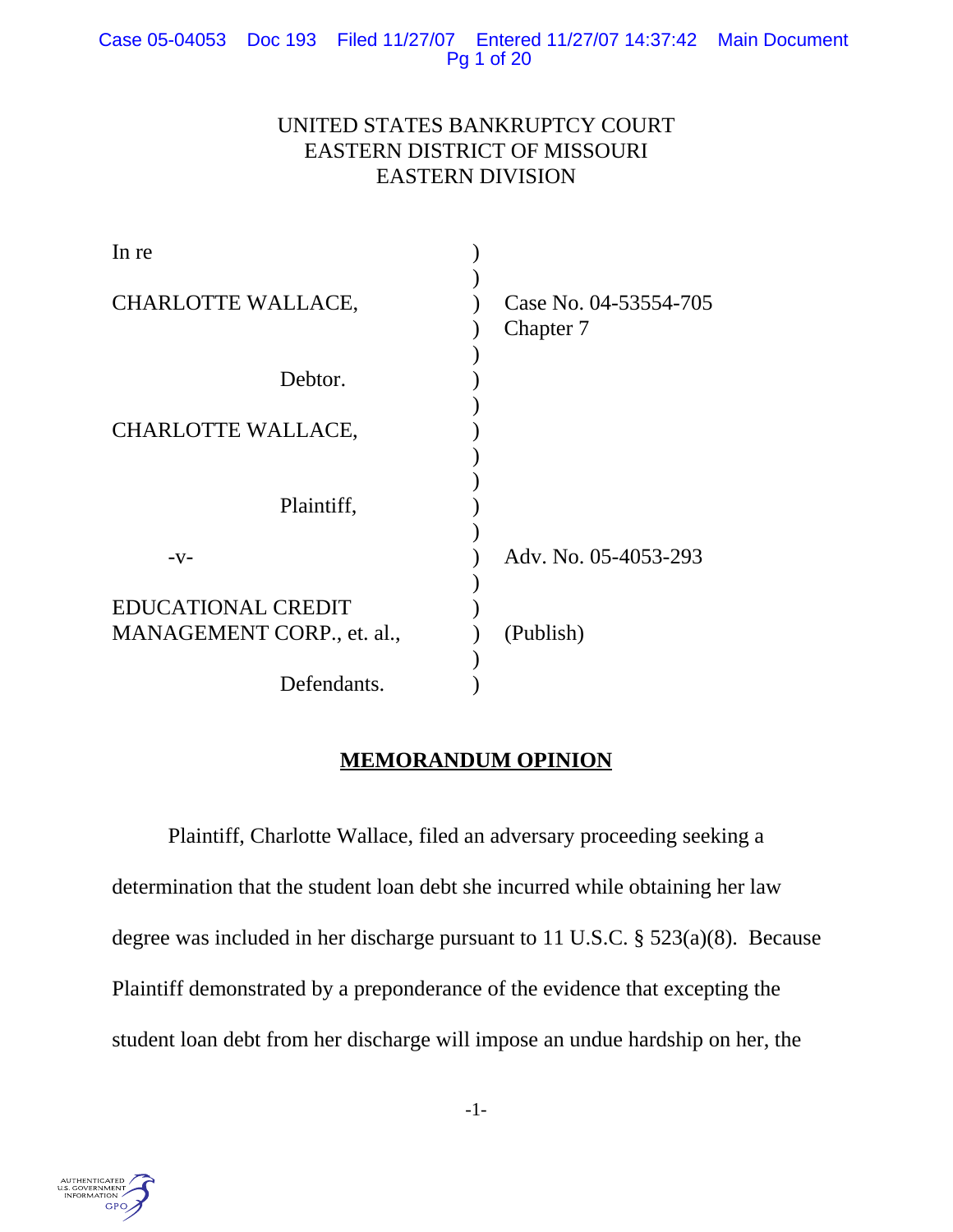Court will enter judgment in her favor.

## **JURISDICTION AND VENUE**

This Court has jurisdiction over the parties and subject matter of this proceeding under 28 U.S.C. §§1334, 151, and 157 and Local Rule 9.01 (B) of the United States District Court for the Eastern District of Missouri. This is a core proceeding under 28 U.S.C. §157(b)(2)(I), which the Court may hear and determine. Venue is proper in this District under 28 U.S.C. §1409(a).

## **FINDINGS OF FACT**

The adversary proceeding was tried on August 21, 2006, and the Court makes the following findings of fact. Plaintiff is a well educated and articulate 58 year old woman. Plaintiff obtained a Bachelor of Arts degree in French in 1969 from Principia College in Elsah, Illinois. Plaintiff then earned a Masters of Arts degree in Russian Literature from New York University in 1971.

 Despite her impressive academic pedigree, Plaintiff's work history from the time she earned her master's degree from NYU, until she entered law school in 1998 was inconsistent. After completing her degree from NYU, Plaintiff taught both Russian and French at a private high school in Massachusetts from 1972 through 1975. Plaintiff then served as a Russian speaking guide at the United States Information Agency from 1976 through 1977. Plaintiff next accepted a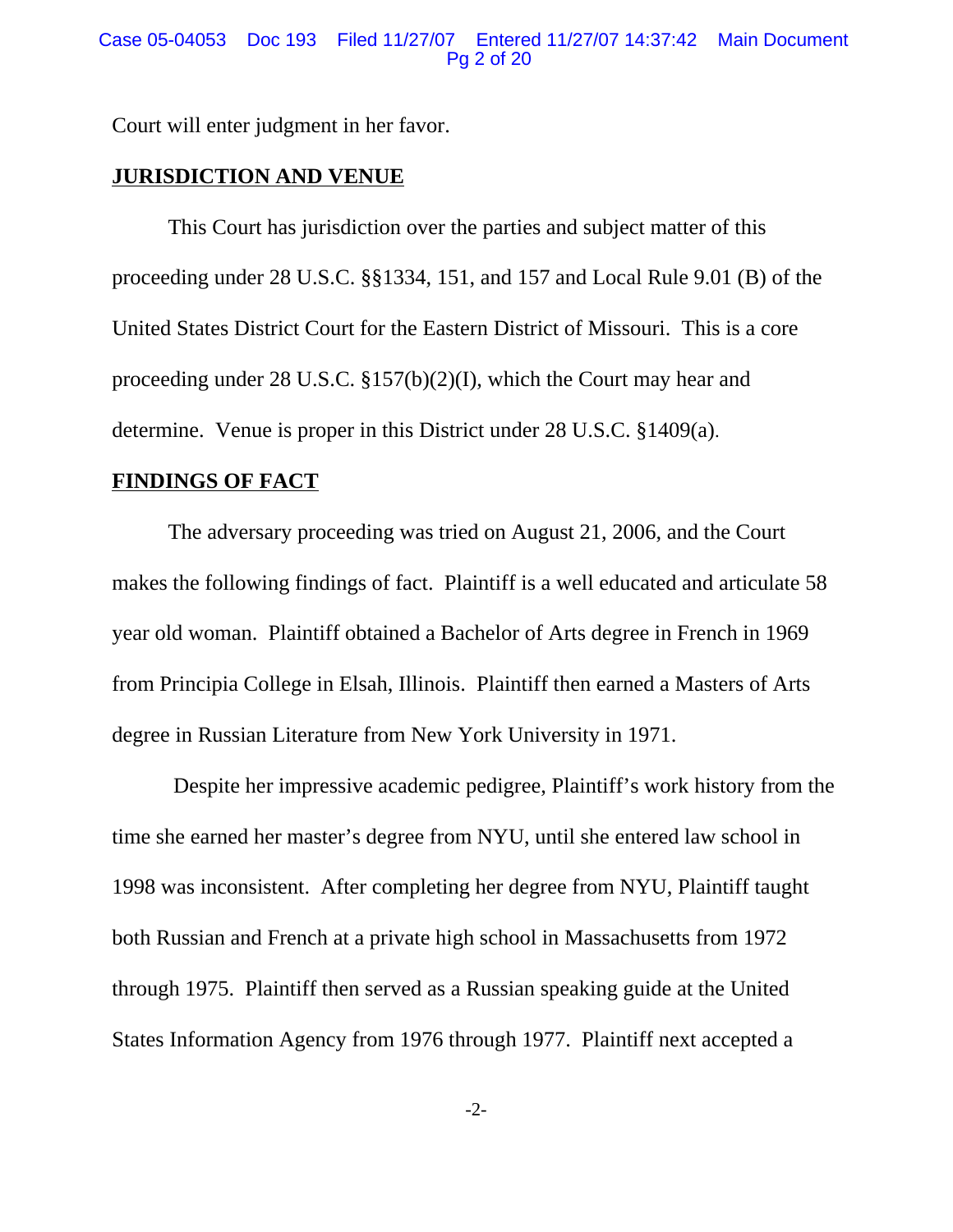### Case 05-04053 Doc 193 Filed 11/27/07 Entered 11/27/07 14:37:42 Main Document Pg 3 of 20

teaching fellowship at the University of Michigan for the 1977 and 1978 academic years, where she taught Russian. After completing the teaching fellowship at Michigan, Plaintiff taught an Introduction to Russian class at Washington State University in the summer of 1979.

Plaintiff spent the remaining 19 years, prior to enrolling in law school in 1998, at the University of Washington, where she held a variety of administrative positions. These positions were either part-time or temporary and included little, if any, teaching responsibilities.

Plaintiff did teach one class of Russian at a private high school in Seattle in the Spring of 1986 and then again 1988. She also served as a visiting professor at Principia College during the 1997-1998 academic year, where she taught French, Russian and Russian Literature. Plaintiff earned \$39,000.00 in 1997 while teaching at Principia, which is the highest annual income she has realized in her working career.

Plaintiff chose to return to school and obtain a law degree to enhance her earning potential. Plaintiff applied to both the University of Washington and Washington University, and both institutions accepted her for admission. Plaintiff elected to attend Washington University because of the contacts she developed while at Principia College and because her son formerly resided in the St. Louis

-3-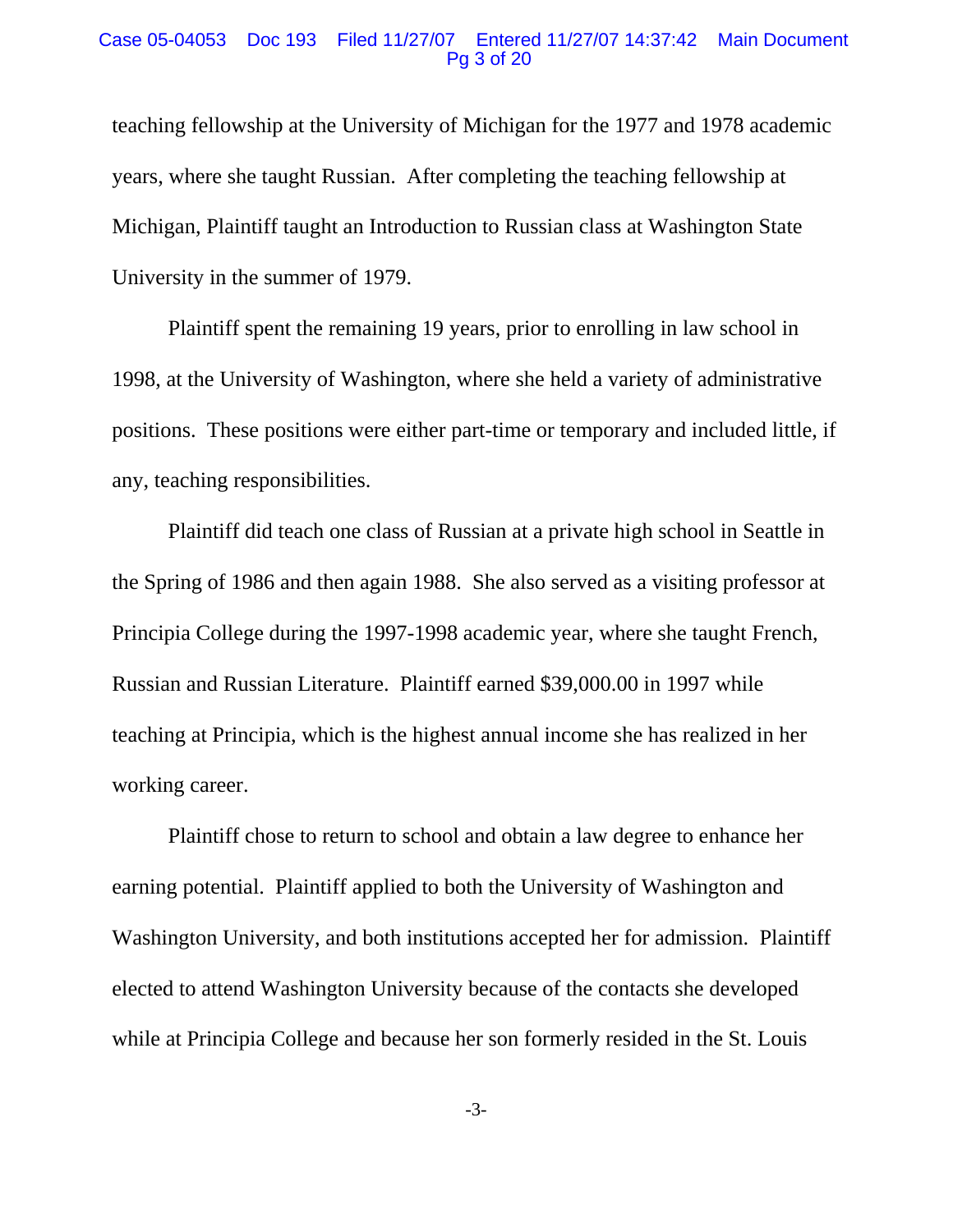#### Case 05-04053 Doc 193 Filed 11/27/07 Entered 11/27/07 14:37:42 Main Document Pg 4 of 20

area.

Plaintiff financed her law school education by obtaining student loans. It is unclear from the evidence presented at trial as to the original principal amounts of the various loans. As of the petition date, however, Plaintiff had consolidated the various loans into two notes (collectively the "Student Loans"). One of the consolidated loans was held by Access Group, Inc. ("Access Group") and had a balance of \$59,838.00 as of the petition date. The other consolidated loan was held by Educational Credit Management Corporation ("ECMC"), and the balance on that obligation was \$71,644.00 as of the petition date.

Plaintiff finished in the bottom quarter of her law school class at Washington University. Upon graduation, she accepted a position as a judicial law clerk with the Maine Superior Court, the trial court of general jurisdiction in the Maine state court system. Plaintiff's salary in that position was \$37,830.00 per year, and the term of the clerkship was one year.

Plaintiff sat for both the Maine and Massachusetts bar exams in August 2001, and flunked both exams. Between August 2001 and February 2004 Plaintiff sat for, and flunked, either the Maine or Massachusetts bar exams a total of six times.

Plaintiff's failure to pass a bar exam has seriously hampered her ability to

-4-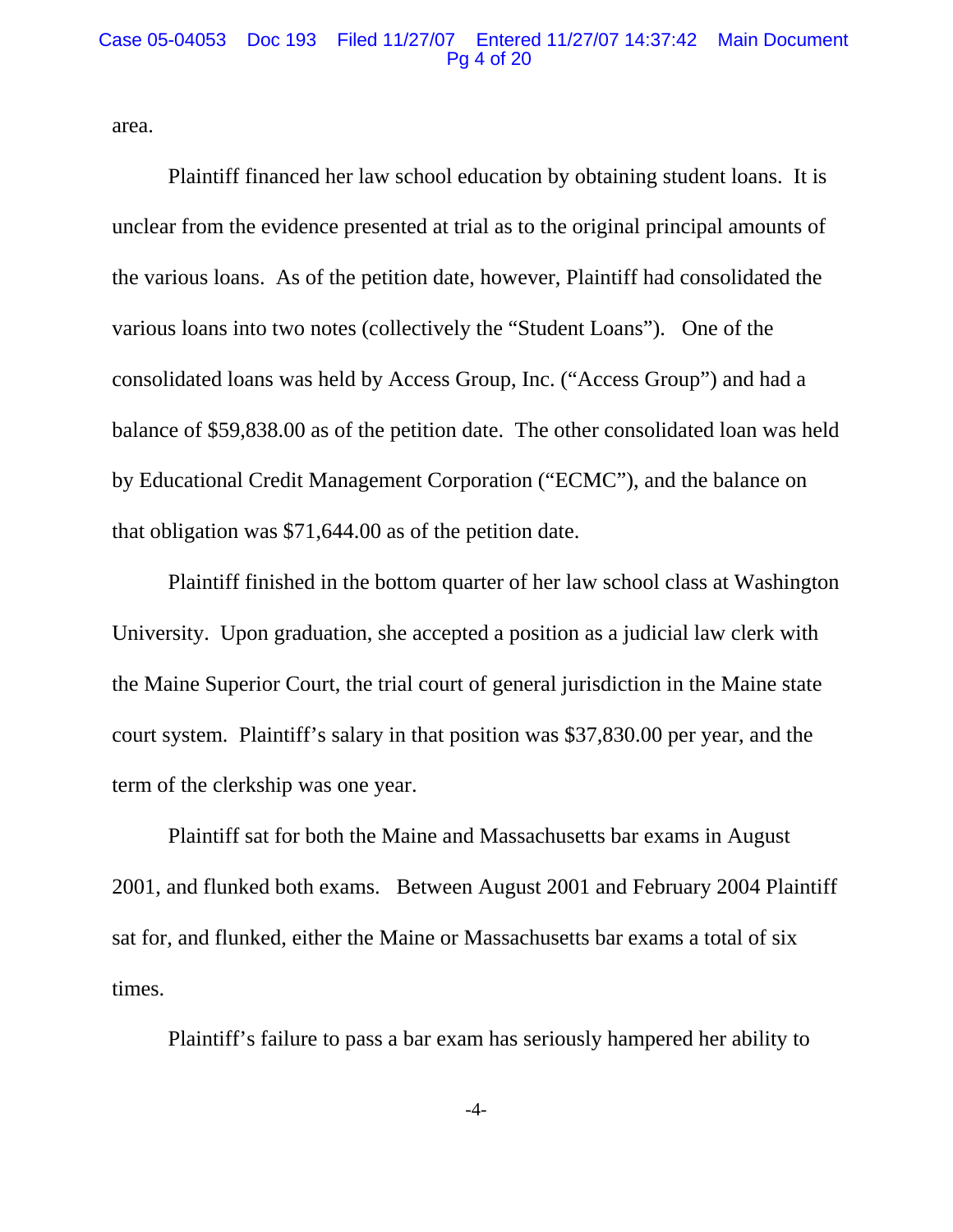## Case 05-04053 Doc 193 Filed 11/27/07 Entered 11/27/07 14:37:42 Main Document Pg 5 of 20

obtain meaningful employment in the legal field. The undisputed evidence adduced at trial demonstrated that Plaintiff has vigorously searched for permanent employment, but has been unable to secure a position. Plaintiff credibly testified that she has submitted her resume to over 65 firms and institutions. Plaintiff also testified that she has applied for a number of paralegal and administrative assistant positions with law firms, but firms have rejected her application because of a lack of training and experience in those two jobs. She further stated at trial that she has consulted a number of persons for "informational" interviews, but none of these interviews resulted in any substantial leads for permanent employment.

Plaintiff left Maine and returned to St. Louis in June 2004, hoping that her employment prospects would improve in a larger metropolitan area. She continued to diligently search for a permanent position, both within and without the legal field, after arriving in St. Louis. This search included applying for a number of academic and administrative positions at both Principia College and Washington University. Despite a rather extensive effort to secure a permanent position, she was only able to secure temporary employment through legal temp agencies here in St. Louis.

Plaintiff also testified at trial that although, in 1969, she received her bachelor's degree in French, she is no longer sufficiently proficient in French to

-5-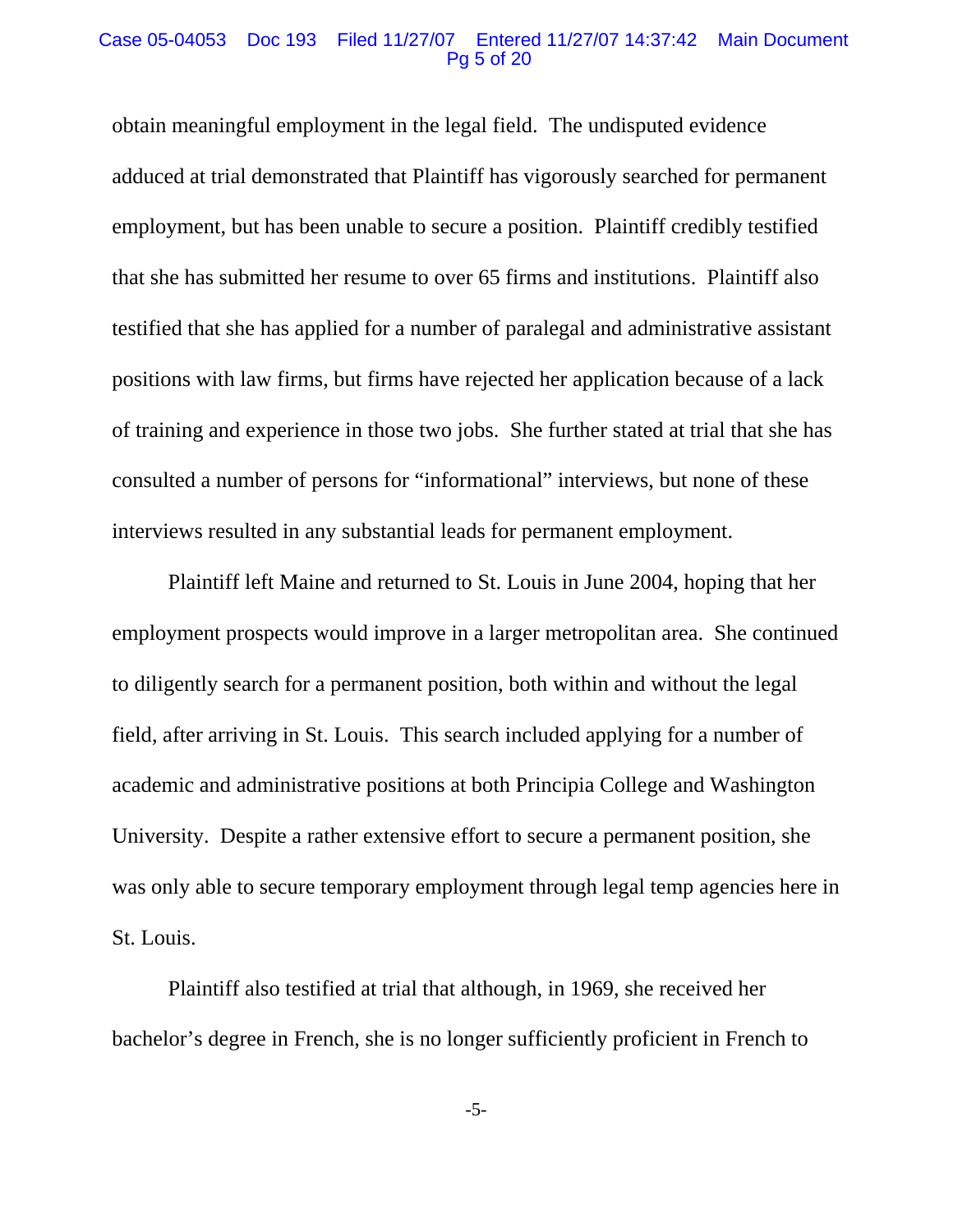### Case 05-04053 Doc 193 Filed 11/27/07 Entered 11/27/07 14:37:42 Main Document Pg 6 of 20

teach the language, even at the high school level. Plaintiff further stated at trial that she did look into the possibility of teaching Russian at the high school level, but only a select few high schools offer Russian and there were no openings in those programs. Plaintiff additionally testified that it would be difficult to obtain a teaching position at the secondary level in Missouri because she does not have a teaching certificate, and she does not have the financial ability to return to school to obtain one.

Because of her spotty employment history, and subsequent prolonged periods of underemployment or unemployment, Plaintiff exhausted all of her forbearance options with Access and all but four months of her forbearance options with ECMC. Also, Plaintiff made some payments on the Student Loans with funds she withdrew from her retirement accounts. Plaintiff, therefore, did not default on her obligations on the Student Loans prior to her filing her petition for relief under the Code.

When Plaintiff exhausted her forbearance periods with Access, and she was no longer able to make her monthly payments on the Student Loans, she filed her petition for relief under Chapter 7 of Code on October 24, 2004. This Court issued a discharge in favor of Debtor under 11 U.S.C. §727(a) on February 1, 2005. Plaintiff then filed this instant adversary on March 14, 2005, requesting that the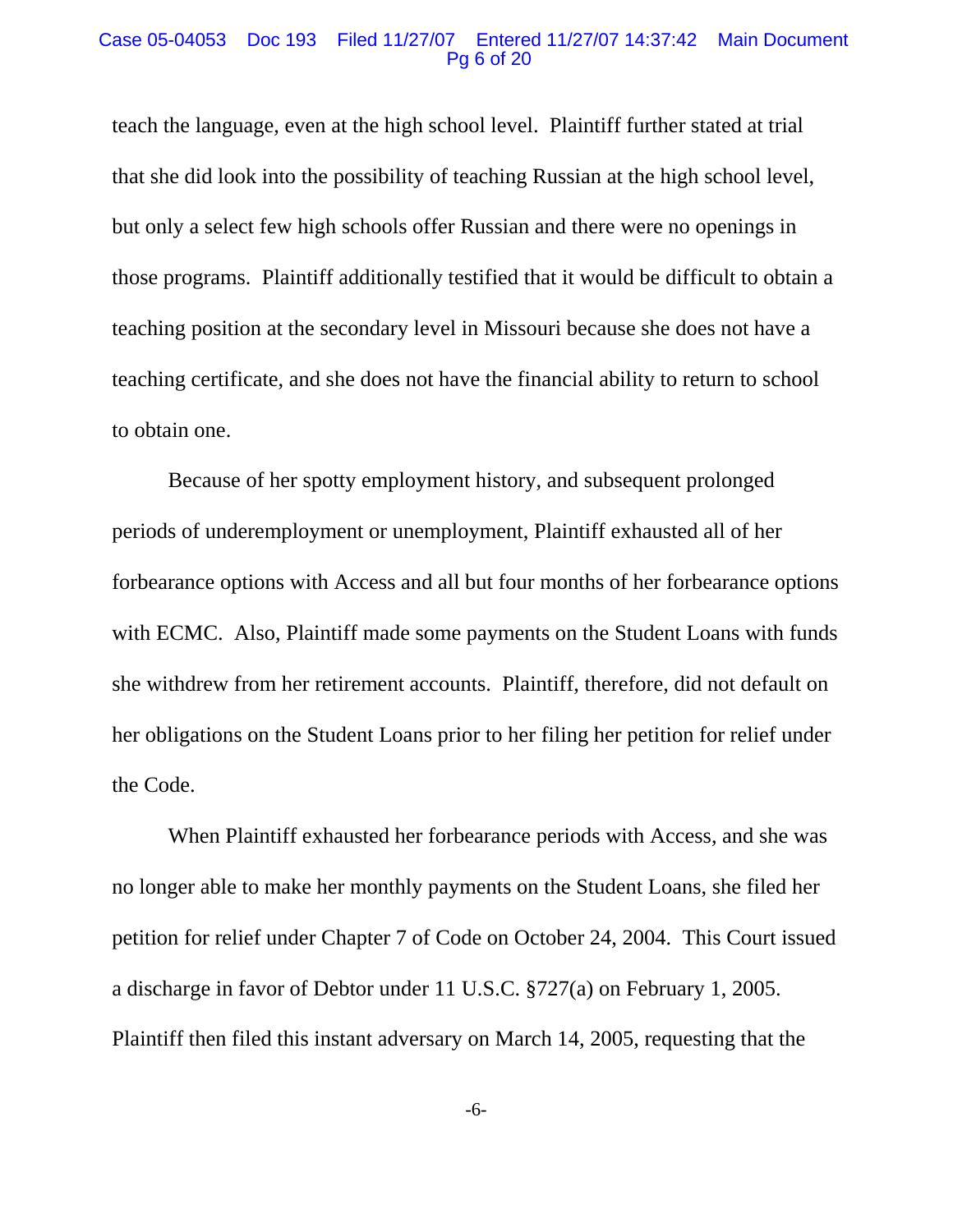### Case 05-04053 Doc 193 Filed 11/27/07 Entered 11/27/07 14:37:42 Main Document Pg 7 of 20

Court determine that Debtor's discharge included her obligations under the Student Loans as provided in 11 U.S.C.  $\S$ 523(a)(8).

As of the petition date, Plaintiff's monthly net income was \$2,225.95. Plaintiff, however, testified at trial that this income was the result of a temporary four month assignment and that she was unemployed as of the date of her discharge on February 1, 2005. Plaintiff further stated at trial that her annual average gross income since graduating from law school was approximately \$26,000.00, which included the \$37,000.00 she earned the year immediately following law school while serving as a law clerk. She additionally stated that since graduating from law school, her average net monthly income was approximately \$1,600.00.

Plaintiff listed her monthly expenditures at \$2,197.33 on her Schedule J, which included a monthly payment of \$325.00 on her Student Loan obligation. Plaintiff testified that by the time of trial in August 2006, her monthly expenses had increased to approximately \$2,400.00. This amount, however, included several one time expenses and does not represent Plaintiff's average monthly expenses on a long term basis.

Plaintiff was able to secure a permanent position as an executive assistant with RaboAgri Finance in June 2006. Her salary at this position was \$40,000.00

-7-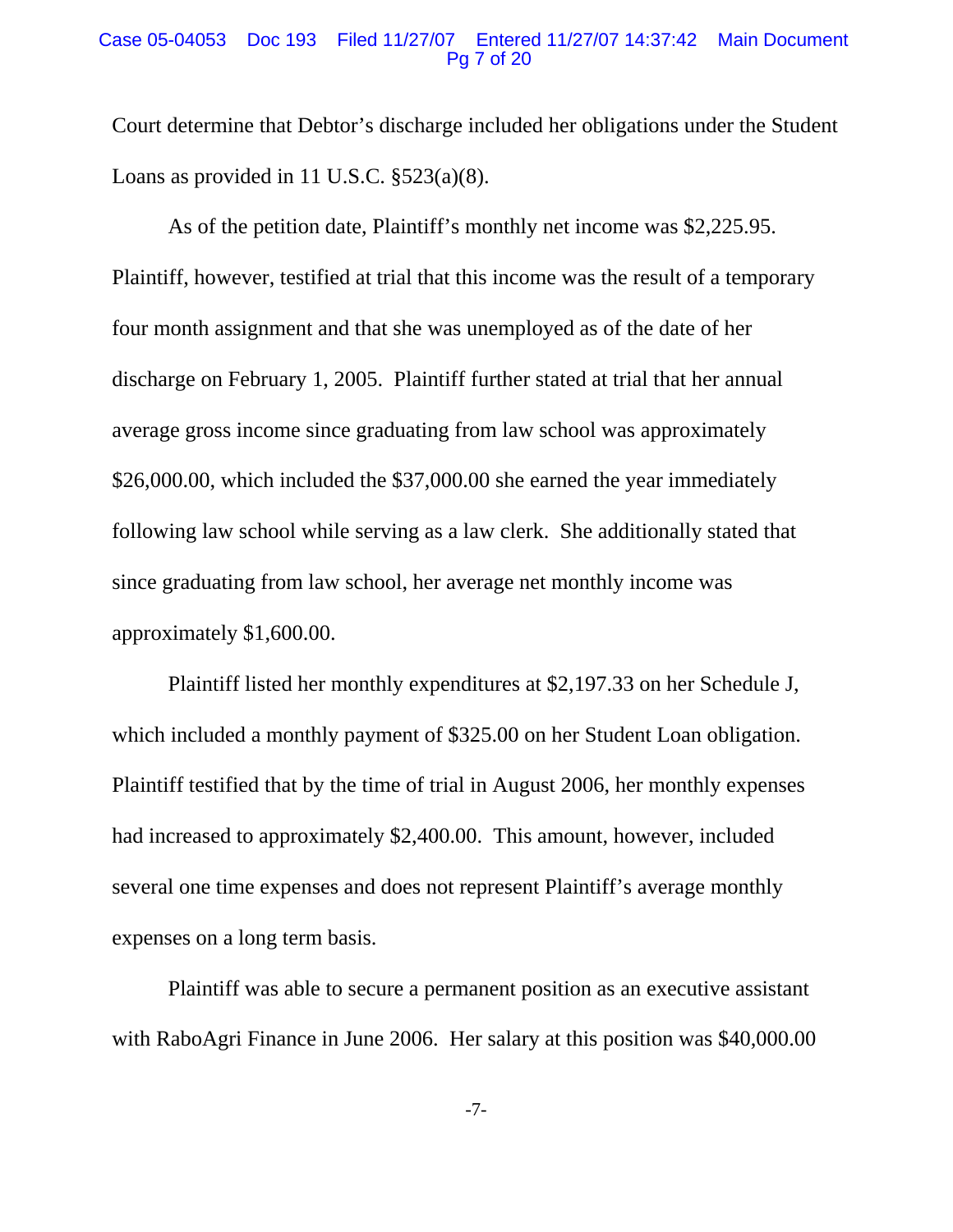### Case 05-04053 Doc 193 Filed 11/27/07 Entered 11/27/07 14:37:42 Main Document Pg 8 of 20

per annum and included fringe benefits, such as health care insurance. Plaintiff, however, was terminated from this position on August 7, 2006 after a 60 day probationary period. The documentary evidence produced at trial indicates that Plaintiff was terminated because she was unable to satisfactorily correct many errors that her supervisor identified and communicated to her during multiple evaluations during the probationary period. Plaintiff was not employed as of the trial date.

# **CONCLUSIONS OF LAW**

## *A. Introduction*

Section 523(a)(8) states in relevant part that any student loan made, insured or guaranteed by a governmental unit is excepted from discharge "unless excepting such debt from discharge...would impose an undue hardship on the debtor." The debtor has the burden of establishing such undue hardship by a preponderance of the evidence. *Cumberworth v. United States Dept. of Ed. (In re Cumberworth)*, 347 B.R. 652, 657 (B.A.P. 8th Cir. 2006). Also, the Court should examine the debtor's circumstances as of the date of the discharge in making the undue hardship determination for purposes of §523(a)(8). *Woodcock v. United States Dept. of Ed. (In re Woodcock)*, 326 B.R. 441, 447 (B.A.P. 8th Cir. 2005).

The Code does not define what constitutes "undue hardship". In this Circuit,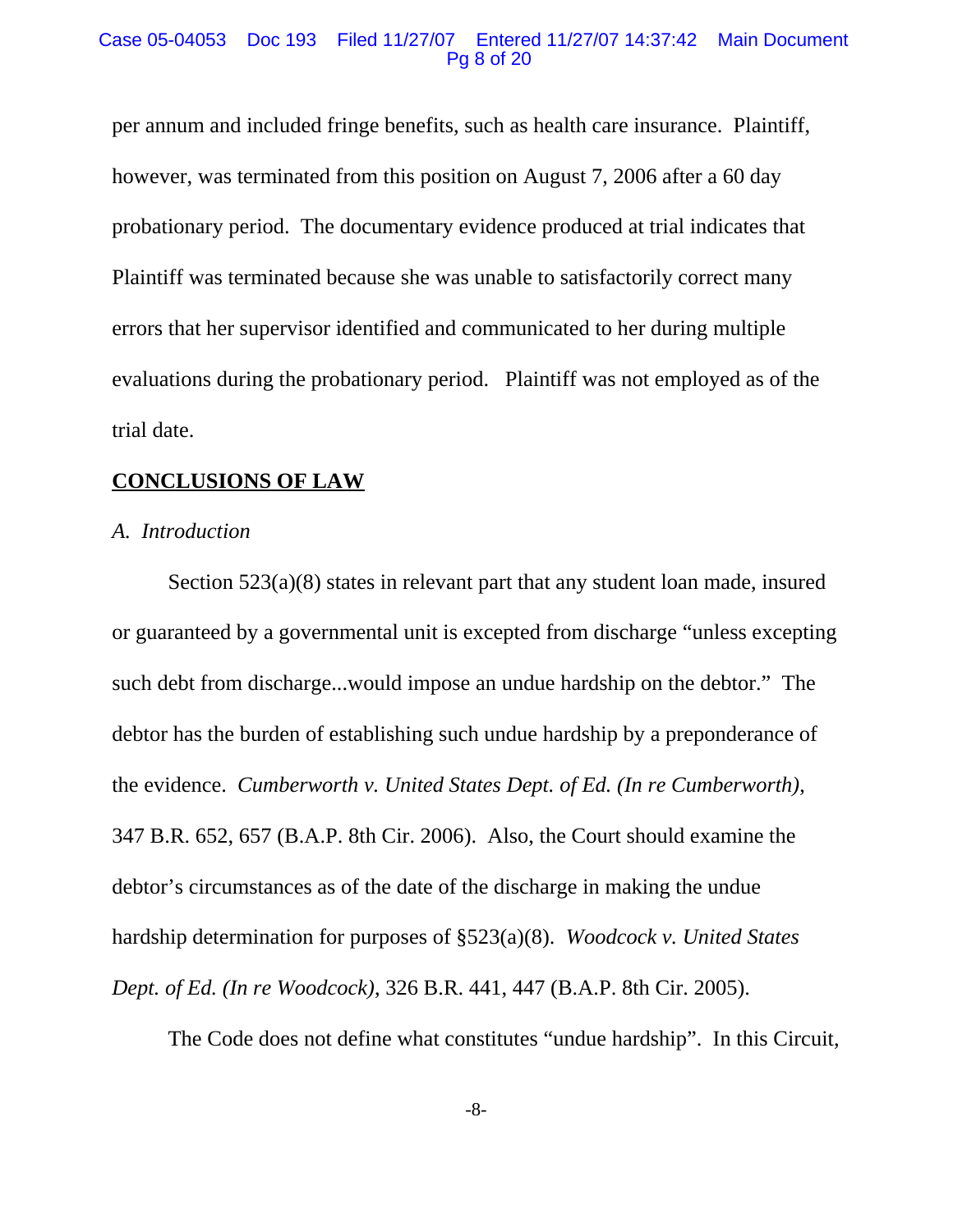### Case 05-04053 Doc 193 Filed 11/27/07 Entered 11/27/07 14:37:42 Main Document Pg 9 of 20

however, the undue hardship analysis is fact intensive and requires the bankruptcy court to examine the totality of the circumstances of the particular case. *Long v. Ed. Credit Mgmt. Corp. (In re Long)*, 292 B.R. 635, 638 (B.A.P. 8th Cir. 2003). The bankruptcy court should examine the following factors in conducting the totality of the circumstances analysis: (1) the debtor's past, present, and reasonably reliable future financial resources; (2) a calculation of the debtor's reasonably necessary living expenses; and (3) any other relevant facts and circumstances that are present in the individual case. *Id*. The principal inquiry, however, must focus on whether the debtor's reasonably reliable future financial resources will be sufficient to both cover the debtor's obligation on the student loans and provide for a minimal standard of living. *Fahrer v. Sallie Mae Serv. Corp. (In re Fahrer)*, 308 B.R. 27, 32 (Bankr. W.D. Mo. 2004).

After examining the evidence adduced at trial in light of these factors, the Court finds that Plaintiff established by a preponderance of the evidence that excepting her obligations under the Student Loans would impose an undue hardship on her.

# *B. Debtor's prospects for obtaining meaningful future employment are dim*.

As illustrated above, despite Plaintiff's impressive academic pedigree, she has been underemployed, or outright unemployed, for a significant portion of her

-9-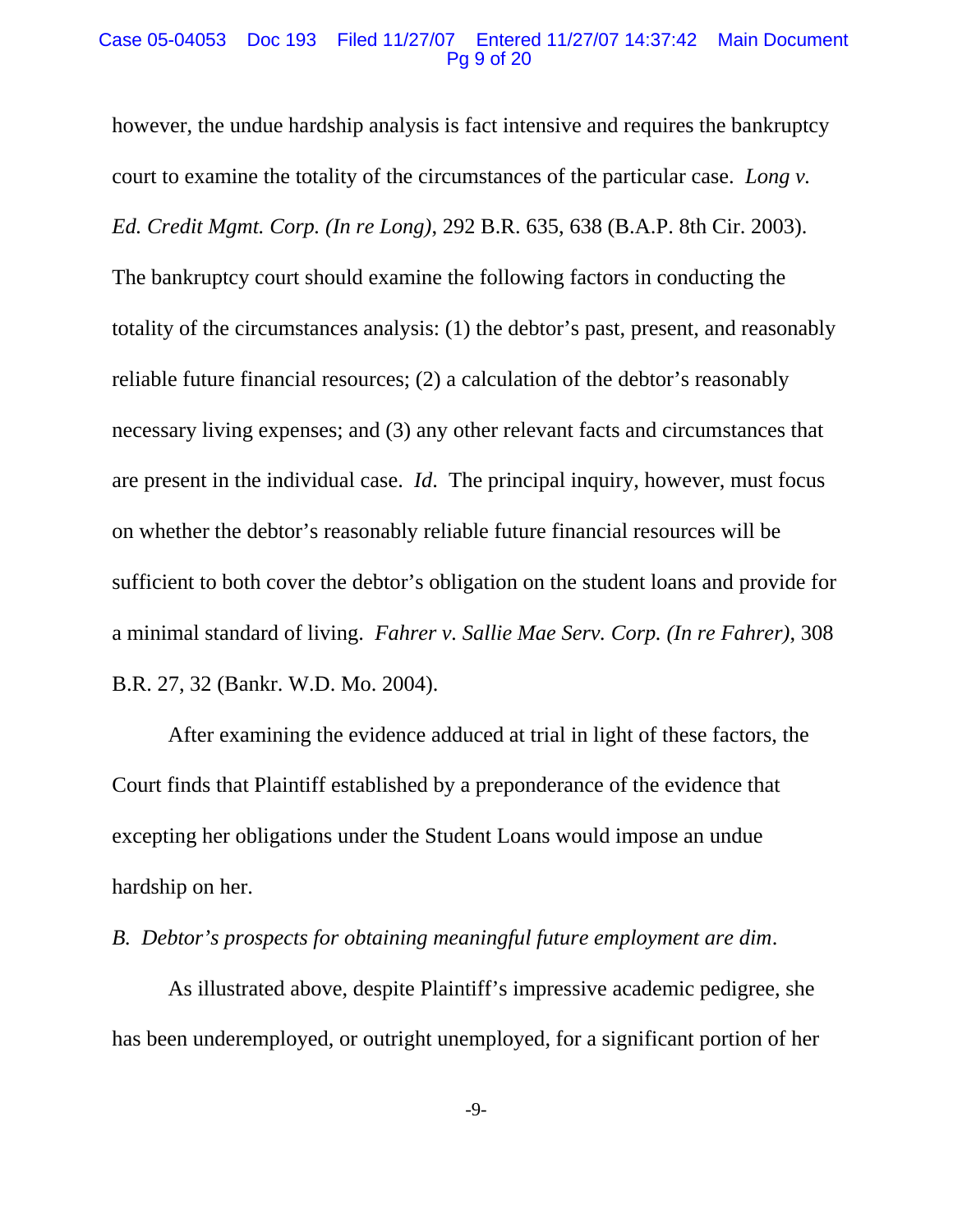## Case 05-04053 Doc 193 Filed 11/27/07 Entered 11/27/07 14:37:42 Main Document Pg 10 of 20

career. This is particularly true with respect to her work history after obtaining her law degree in 2001. The undisputed evidence produced at trial established that despite diligently searching for a permanent position, the only full time, permanent position Plaintiff has secured after law school was the one year clerkship with the Maine trial court.

Obviously, Plaintiff's inability to pass a bar examination has substantially hindered her ability to secure a position in the legal field. Both EMC and Access argue that Plaintiff should sit for the Missouri bar examination, which would greatly increase her job prospects if she passed. The Court does not doubt that in theory that Plaintiff could greatly enhance her career opportunities if she passed a bar examination. Under the fact intensive totality of the circumstances test, however, the Court must examine whether Plaintiff has a realistic opportunity to pass a bar examination. *See Cumberwoth*, 347 B.R. at 657.

Plaintiff graduated in the bottom quarter of her law school class. She sat for, and failed, six different bar exams since 2001. Further, Plaintiff graduated from law school over seven years ago and, apart from her clerkship, has not had the opportunity to practice in any substantive area of law during that time frame. Given this record, the Court finds that probability of Plaintiff passing a bar examination is quite remote.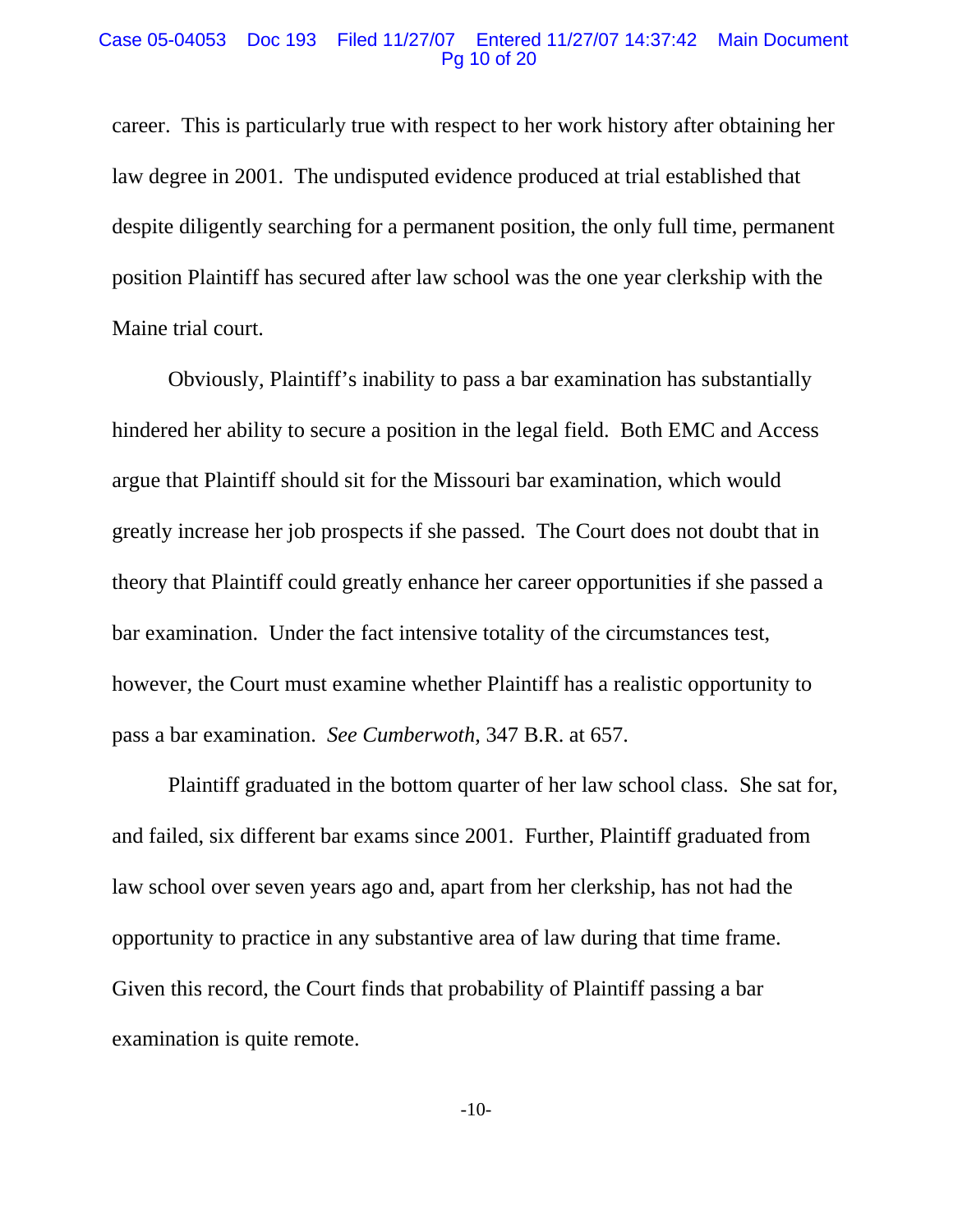## Case 05-04053 Doc 193 Filed 11/27/07 Entered 11/27/07 14:37:42 Main Document Pg 11 of 20

Because the possibility that Plaintiff could pass a bar examination is slim, it logically follows that it is quite unlikely that Plaintiff will ever be able to utilize her law degree by practicing law. Also, Plaintiff credibly testified at trial that she has attempted to secure a permanent position as either a legal secretary or a paralegal, but has failed in that endeavor because she does not have the requisite training or experience. Her prospect of obtaining future employment is further diminished by the fact that she was terminated after a two month probationary period from Rabo, the one permanent full-time position she was able to secure.

Defendants failed to produce any evidence that controverts this rather dismal outlook for Plaintiff's future employment prospects. The Court finds that this evidence establishes that Plaintiff's reasonably likely employment opportunities in the legal field are limited to temporary or part-time employment.

Defendants also contend that Plaintiff could utilize her teaching experience and academic training in foreign languages to secure a teaching position. Once again, under the flexible totality of the circumstances test, the Court must examine the facts specific to this case to evaluate whether there is realistic probability that Plaintiff can exploit her foreign language experience and academic training to secure a position as a teacher. *Lieberman v. Ed. Credit Mgmt. Corp. (In re Lieberman)*, 2004 WL 555245, \*3 (Bankr. D. Minn. March 4, 2004).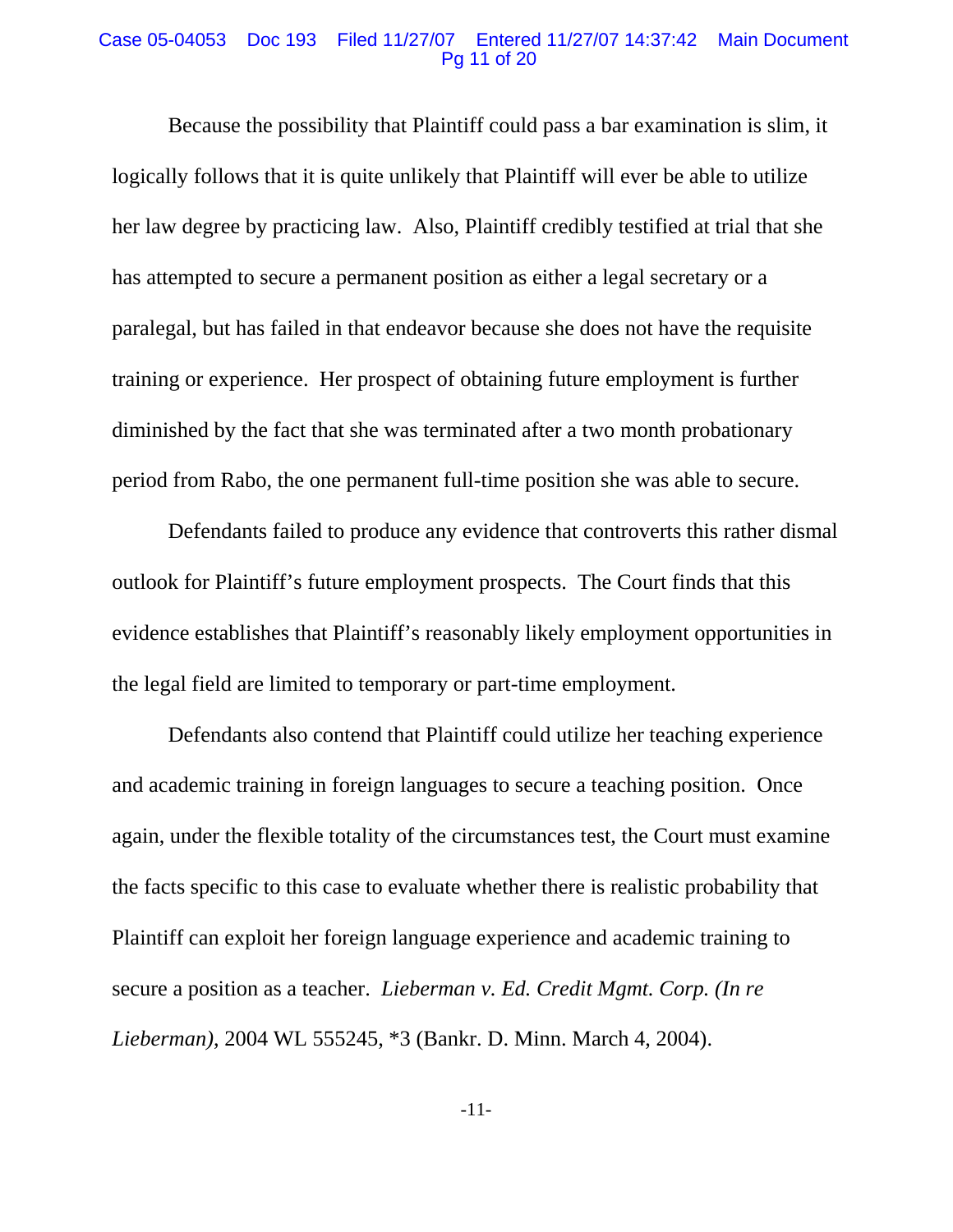## Case 05-04053 Doc 193 Filed 11/27/07 Entered 11/27/07 14:37:42 Main Document Pg 12 of 20

Plaintiff last taught Russian and French in 1997, when she was a visiting professor at Principia College. Plaintiff testified even at that point, her French was barely sufficient to teach an introductory class. Plaintiff remarked at trial that because she has not had the opportunity to speak French on any regular basis over the last ten years, her French fluency has steadily deteriorated to the point that she cannot teach the subject, even at the secondary level.

Plaintiff additionally testified that she has made some investigation into the possibility of teaching Russian at the secondary level, but three factors make this possibility unlikely. First, only a very few high schools in the area offer Russian, and there are no current openings for a Russian teacher at any of those schools. Second, Plaintiff does not hold a teaching certificate in the State of Missouri, and does not have the financial resources to return to school to obtain one. Finally, Plaintiff has not taught at the secondary level for nearly twenty years, and it has been nearly thirty-five years since she taught high school students on a full time basis. The Court finds that this evidence, which Defendants did not controvert, establishes that it is not reasonably likely that Plaintiff will be able to secure a teaching position in the foreseeable future.

In conclusion, the evidence adduced at trial establishes that while Plaintiff's credentials may be impressive in the abstract, an examination of the unique facts of

-12-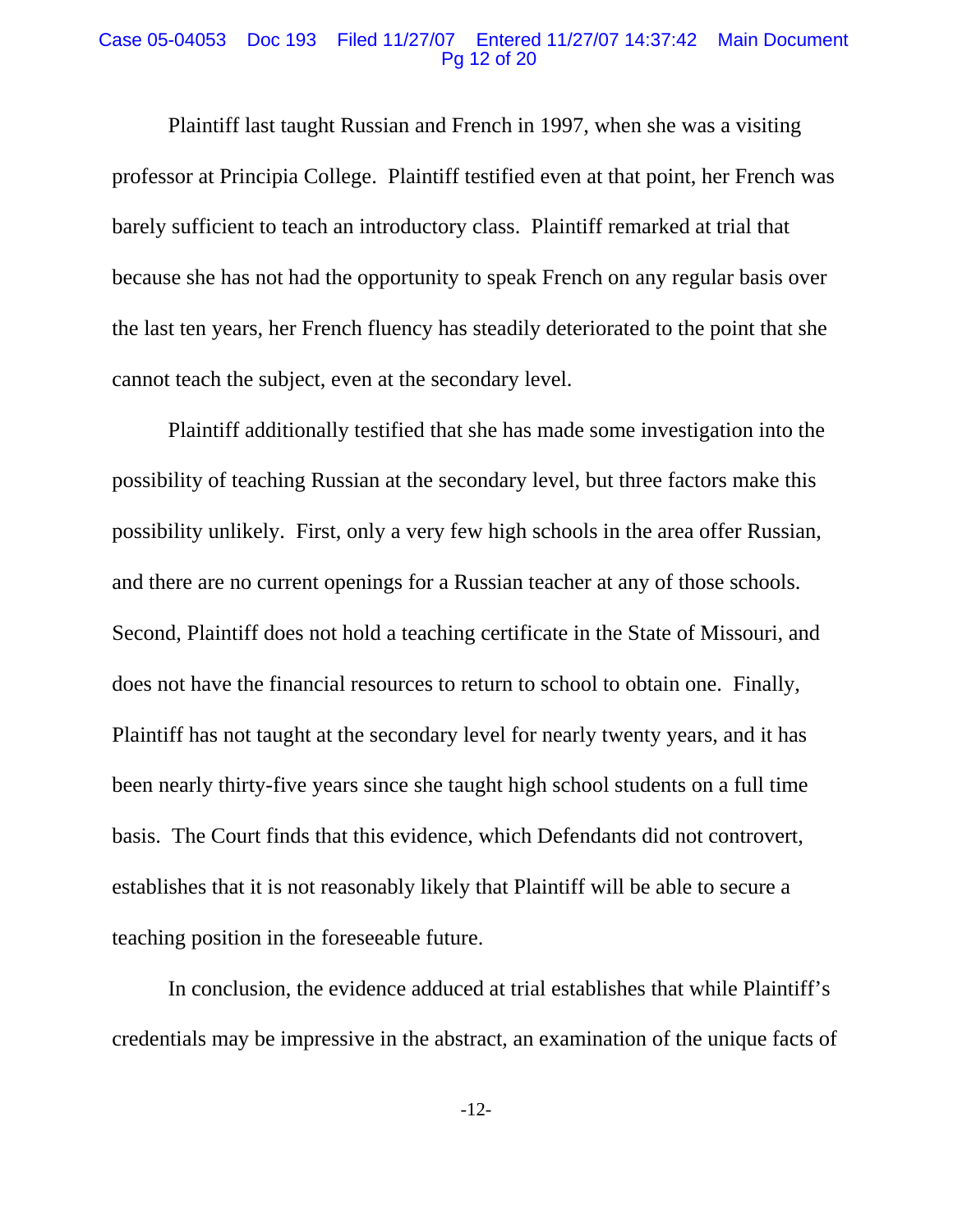## Case 05-04053 Doc 193 Filed 11/27/07 Entered 11/27/07 14:37:42 Main Document Pg 13 of 20

this case establishes that Plaintiff's probable future employment and income prospects are quite poor. In fact, the uncontradicted evidence establishes that Plaintiff's most probable future employment prospects will be temporary assignments from legal temp agencies. Thus, Plaintiff's future income will very likely be limited, unpredictable and sporadic.

Given this evidence, the Court finds that Plaintiff's reasonably reliable future financial condition will be no better in inflation adjusted dollars as it was at the time of her discharge, when Plaintiff's average net monthly income was \$1,600.00. In fact, it is far more likely that Plaintiff's employment and income prospects will significantly decline over time because her law degree will become less relevant with no substantive employment in the legal field.

*C. Plaintiff's expenses are reasonable and necessary*.

A debtor's expenses are reasonable and necessary for purposes of §523(a)(8) if the expenses are "moderate and commensurate with the debtor's resources." *Nelson v. TG Collections (In re Nelson)*, 343 B.R. 919, 923 (Bankr. S.D. Iowa 2004). Here, Debtor listed her monthly expenses at approximately \$2,200.00 per month on her Schedule J filed with her petition. This amount included the \$350.00 monthly payment on the Student Loan. Thus, after subtracting the Student Loan payment, Plaintiff's monthly expenses as of the petition date were approximately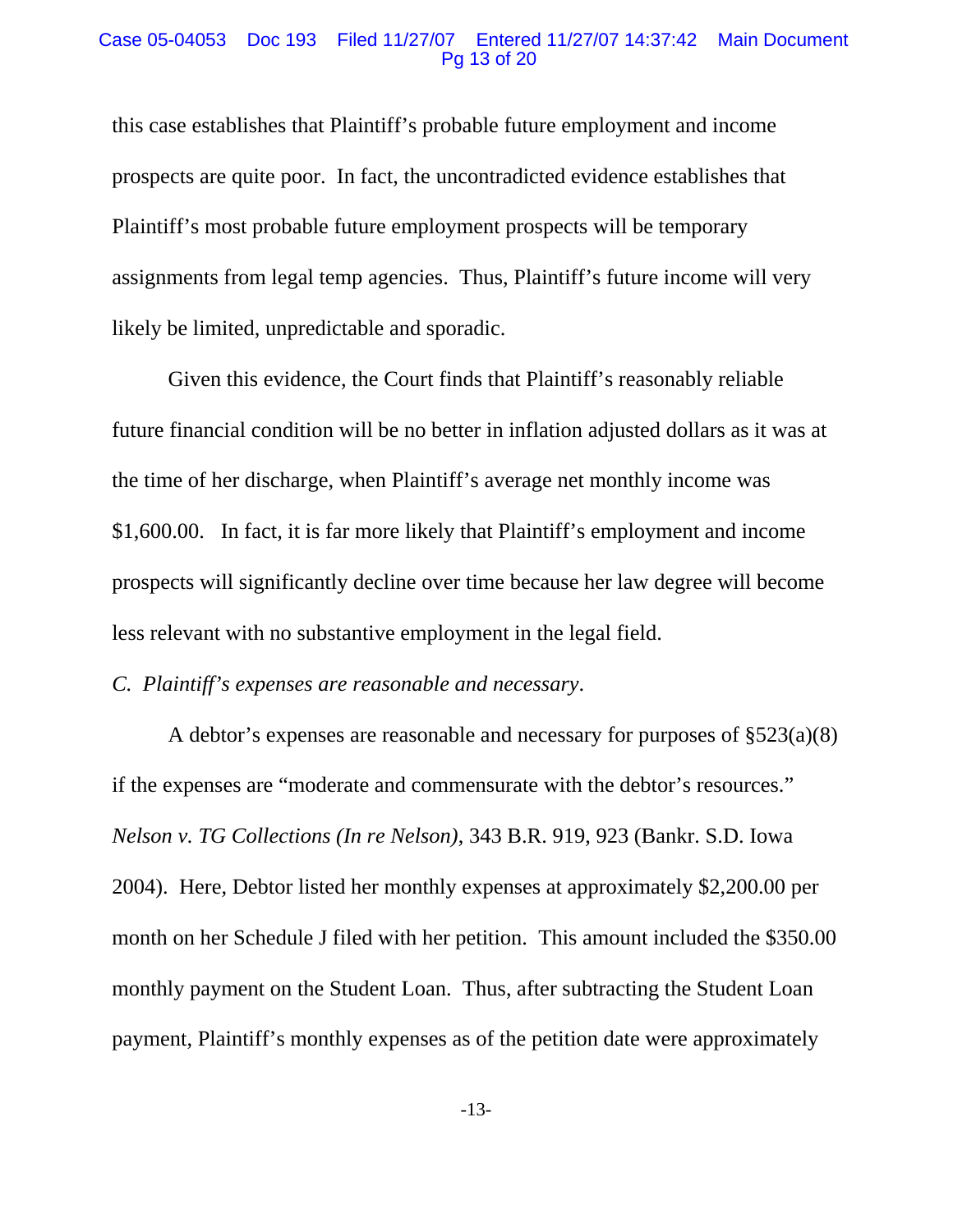\$1,850.00.

Plaintiff testified at trial that her expenses increased to approximately \$2,600.00 per month by the trial date. The Court, however, will only examine Plaintiff's expenses listed in her Schedule J because the case law directs the bankruptcy court to examine the debtor's financial condition as of the discharge date for purposes of §523(a)(8). *See Woodcock*, 326 B.R. at 447. And because Plaintiff's expenses listed in her Schedule J are closer in time to the discharge date than her expenses as of the trial date, the former are more probative of Plaintiff's financial condition as of the date of discharge. $<sup>1</sup>$ </sup>

After examining Plaintiff's Schedule J, the Court finds that her expenses are modest and commensurate with her resources. After deducting the \$325.00 payment on the Student Loan, Plaintiff's total monthly expenses were a mere \$1,850.00. The only expense that Defendants expressly challenged is Plaintiff's \$675.00 monthly expense for rent. This argument fails for two reasons. First, although Defendants introduced evidence that Plaintiff could secure an apartment with slightly lower rent in an entirely different section of the City, the proper

<sup>&</sup>lt;sup>1</sup> The Court also notes that the monthly expenses that Plaintiff listed at trial included several one time expenses that she incurred just prior to trial. Accordingly, the total expense of approximately \$2,600.00 per month that Plaintiff mentioned at trial is probably not an accurate measure of her average monthly expenses over the long run.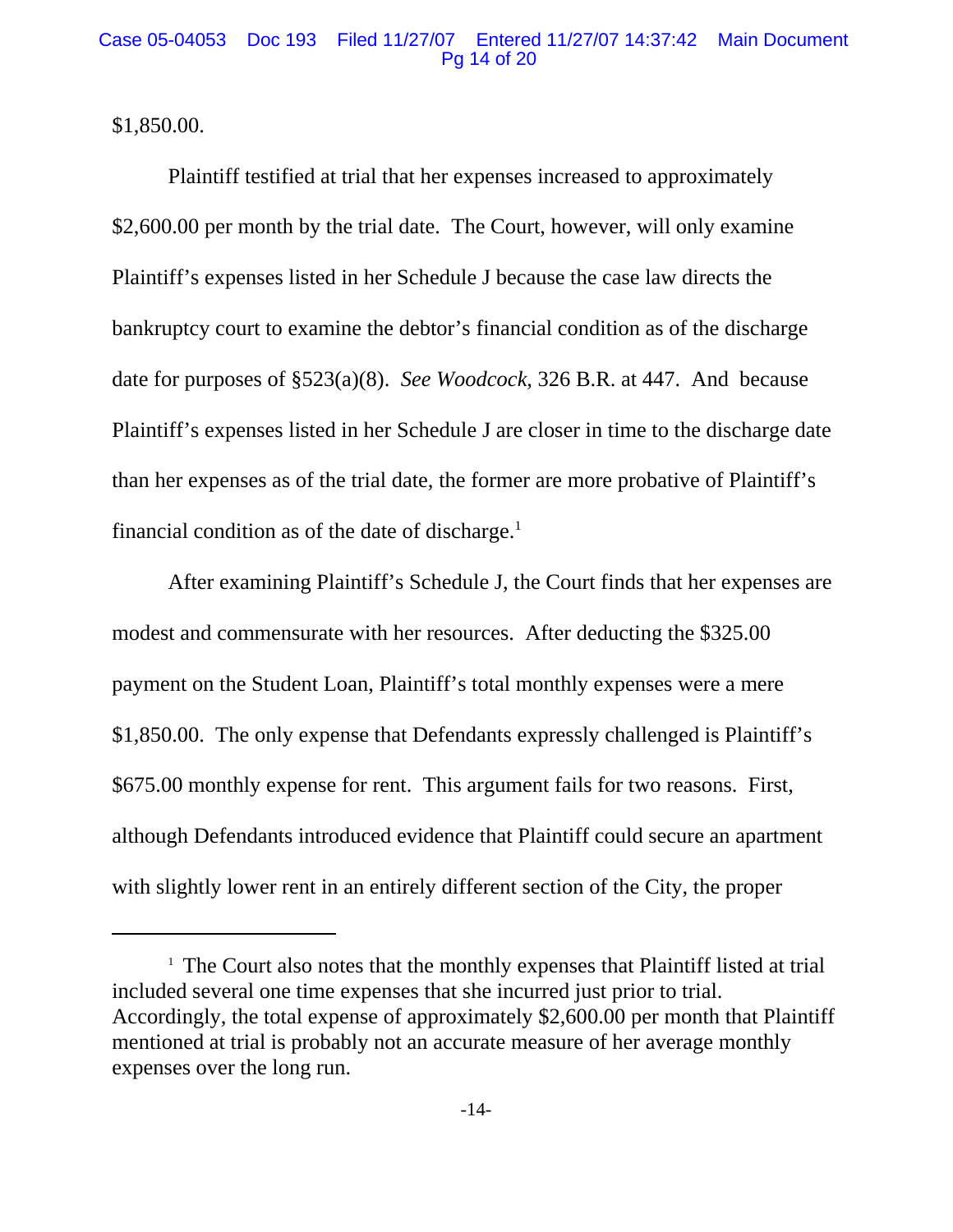## Case 05-04053 Doc 193 Filed 11/27/07 Entered 11/27/07 14:37:42 Main Document Pg 15 of 20

analysis must center on whether the expense is reasonable given Plaintiff's circumstances, not on whether the expense is an absolute bare minimum. *Nelson*, 343 B.R. at 923.

Here, the Court finds that Plaintiff's \$675.00 per month expense for housing is reasonable given her circumstances. As Plaintiff stated at trial, it is quite unlikely that someone would be willing to lease an apartment to her given that she is currently unemployed and that she has an inconsistent employment history since moving to St. Louis in 2004. Also, any new landlord would almost certainly require Plaintiff to remit a deposit upon executing the lease, which Plaintiff simply could not realistically pay at this point. Thus, although there is a theoretical possibility that Plaintiff could lower her monthly housing expense, that possibility is remote given the unique circumstances of this case.

The second reason why Defendants' argument fails is that the reasonable expense analysis does not focus on one particular expense. Rather, the analysis must center on whether the debtor's total monthly expenses are reasonable given her particular circumstances. *Cumberworth*, 347 B.R. at 652; *Nelson*, 343 B.R. at 923. Here, the Court has reviewed Plaintiff's Schedule J and finds that Plaintiff lives a quite modest and austere life style. For example, the only payment she has on an installment note is the Student Loan. Plaintiff additionally does not own a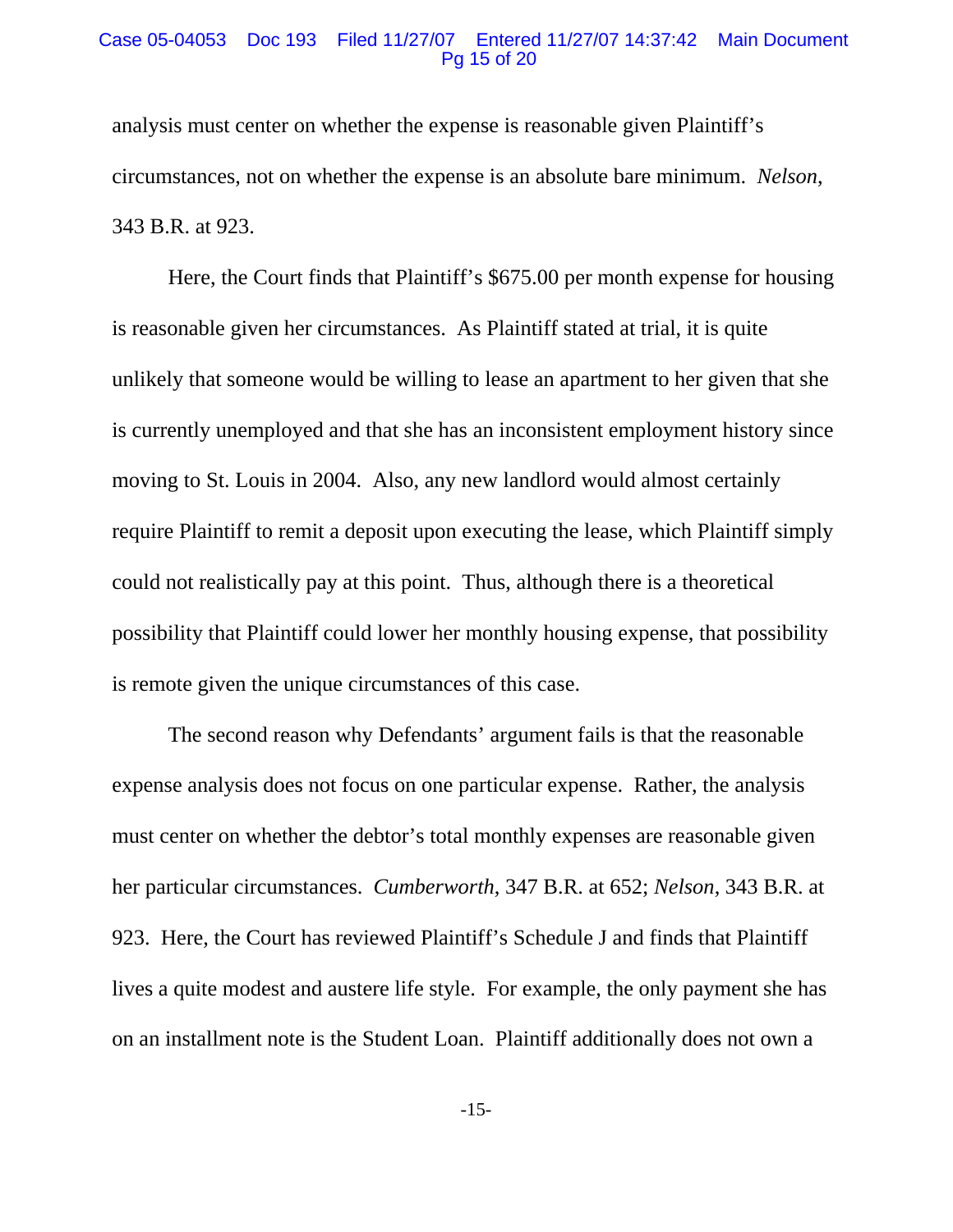### Case 05-04053 Doc 193 Filed 11/27/07 Entered 11/27/07 14:37:42 Main Document Pg 16 of 20

television, does not have a car payment and spends a very modest \$30.00 per month on entertainment and recreation.

Plaintiff testified that she suffered a great deal of stress, anxiety and depression since graduating from law school as a result of her uncertain employment prospects. She explained that because of her sincerely held religious beliefs, she expends an average of \$200.00 per month on Christian Science Practitioners, as opposed to seeking treatment from a state licensed therapist or psychiatrist, in an effort to cope with these emotional issues.

The Court believes that given Plaintiff's deeply held religious beliefs and the stress caused by her prolonged and unsuccessful job search, this expense is reasonable. Even assuming, however, that this individual expense is not reasonable, the Court would still conclude that Plaintiff's total expenses of \$1,850.00 per month is reasonable given the austerity of her overall lifestyle. *D. The other factors present in this case militate towards finding undue hardship.*

The totality of the circumstances test requires that the Court also examine other non-economic factors to determine if excepting the student loan obligation from discharge would impose an undue hardship. Here, the Court finds that these factors weigh in favor of Plaintiff as well.

Plaintiff did not default on her obligations on the Student Loans prior to

-16-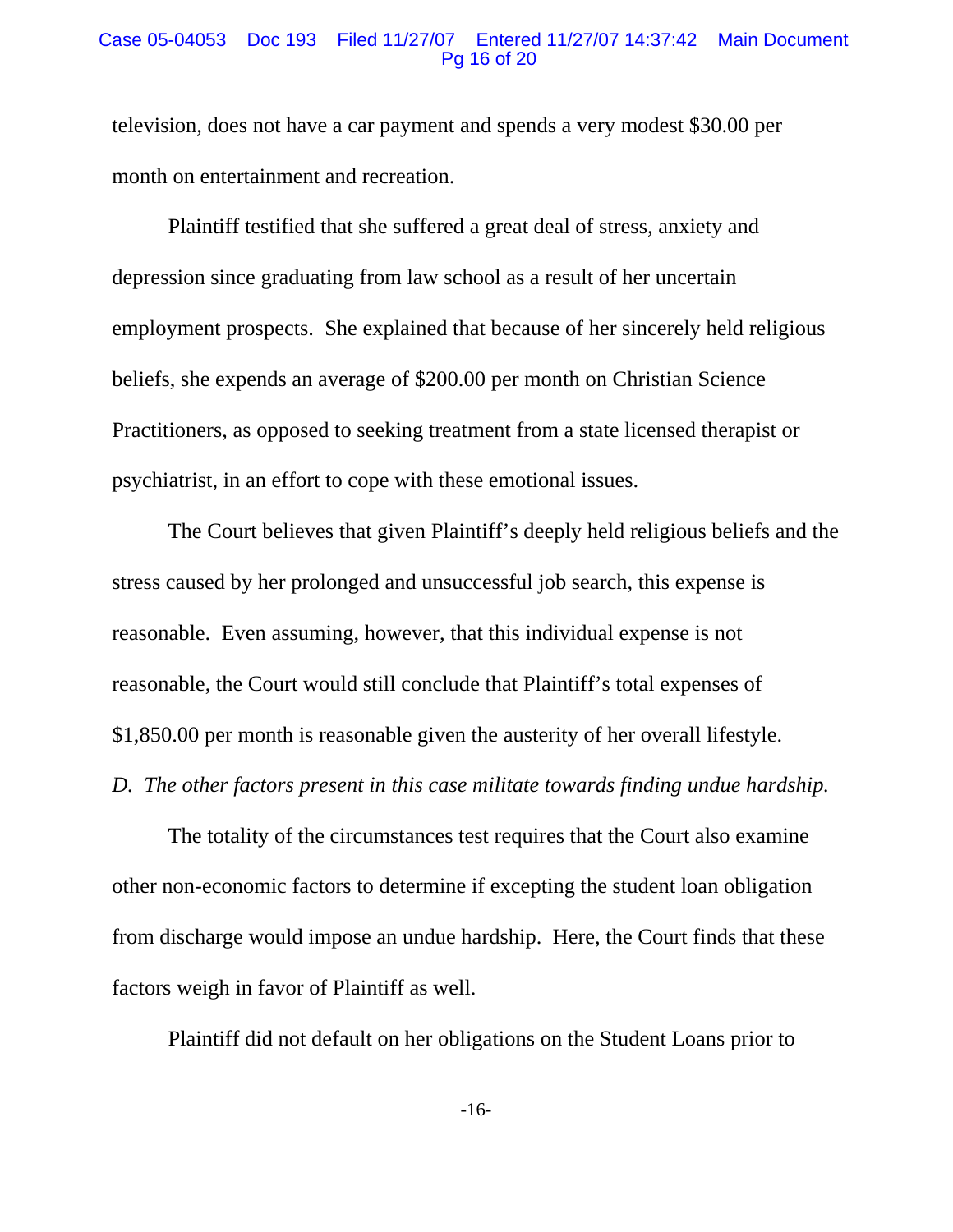### Case 05-04053 Doc 193 Filed 11/27/07 Entered 11/27/07 14:37:42 Main Document Pg 17 of 20

filing her petition for relief under the Code. In fact, Plaintiff withdrew a significant amount of cash from her retirement accounts to make the monthly payments on her Student Loans. She also took advantage of the unemployment forbearance options while she diligently, but unsuccessfully, sought permanent employment.

Defendants counter by arguing that because Plaintiff has not taken advantage of the Income Contingent Repayment Program ("ICRP"), she cannot establish undue hardship. The Court rejects this argument for three reasons. First, as the Bankruptcy Appellate Panel for this Circuit has observed, the ICRP ties the debtor's monthly payments to her income in excess of the federal poverty level, while the undue hardship analysis focuses on the debtor's reasonably necessary living expenses. *Cumberworth*, 347 B.R. at 660. Thus, because it is unlikely that a person could pay her reasonably necessary living expenses if her income is at the federal poverty level, the fact that a debtor qualifies for the ICRP is of limited probative value in the undue hardship analysis. *Id*. at 660-61.

Second, because Plaintiff is now 58 years old, she would be approximately 83 years old when her obligations under the ICRP would cease. Although Plaintiff did voluntarily incur her obligations on the Student Loans late in life, the fact that Plaintiff would be obligated on the ICRP well after her working career has ended

-17-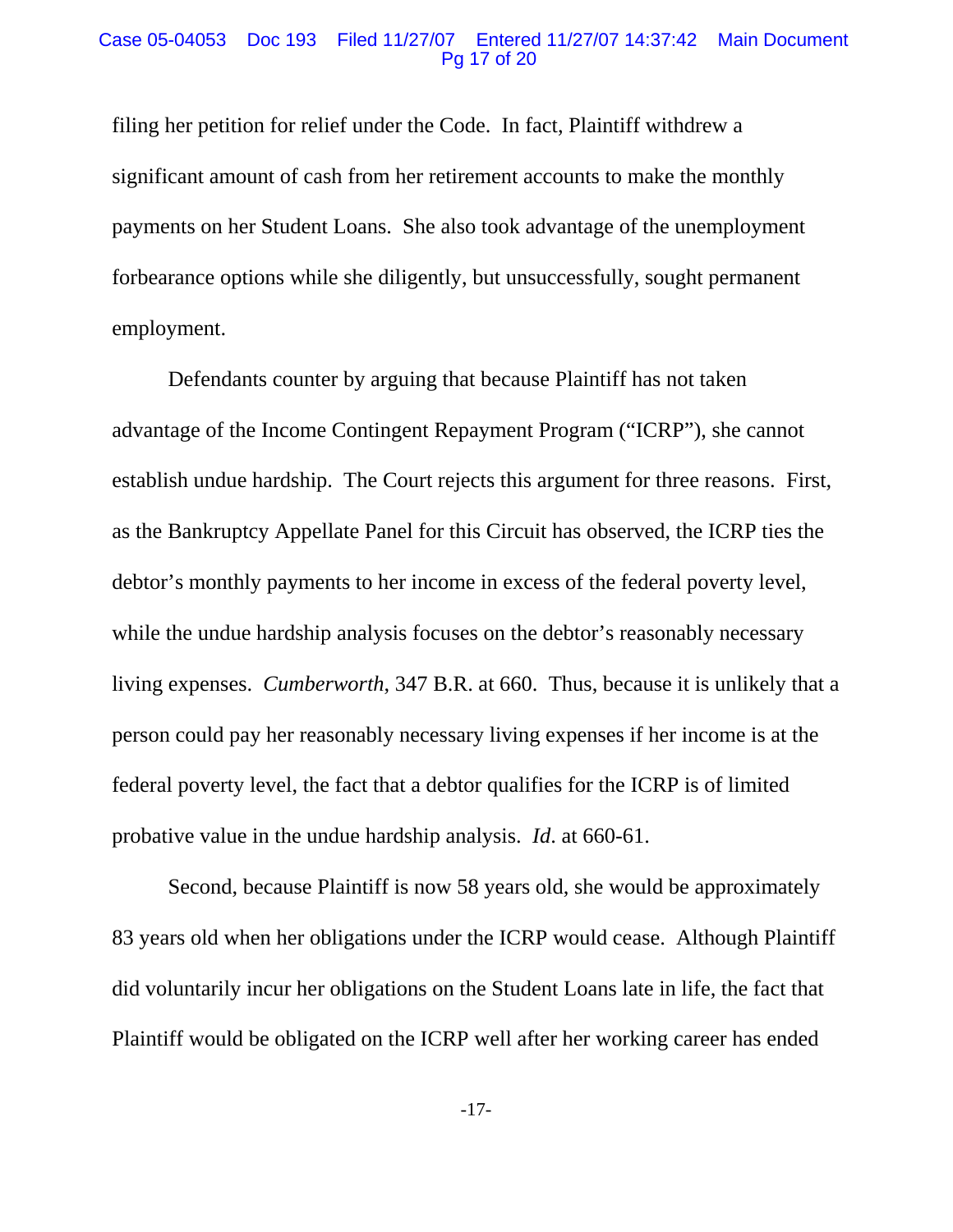### Case 05-04053 Doc 193 Filed 11/27/07 Entered 11/27/07 14:37:42 Main Document Pg 18 of 20

points in favor of finding undue hardship. *Fahrer*, 308 B.R. at 35.

Finally, under the ICRP, the remaining balance on the Student Loans is discharged at the end of the payment period, when Plaintiff would be 83 years old. The discharged amount, however, is taxable income to Plaintiff at that point in time. Thus, if Plaintiff did participate in the ICRP, she faces the very real possibility of a significant tax liability when she is 83 years old. In all likelihood she could not satisfy that substantial tax obligation. Thus, if Plaintiff were to take advantage of the ICRP, she would likely face another severe financial emergency sometime in the future. This fact also diminishes the importance of Plaintiff's choice not to apply for the ICRP. *Id*. at 35.

The only non-economic factor that would militate against finding undue hardship is the fact that the Student Loans constitute just under 82% of Plaintiff's total unsecured debt. One of the non-economic factors that a Court should consider is whether the student loan obligation constitute a substantial portion of the debtor's overall unsecured debt. *Bray v. Ed. Credit Mgmt., Corp. (In re Brey)*, 332 B.R. 186, 198 (Bankr. W.D. Mo. 2005). But given Plaintiff's bleak future financial prospects, her rather austere life style, and her good faith efforts to obtain employment and repay the Student Loans, the totality of the circumstances still warrant a finding of undue hardship.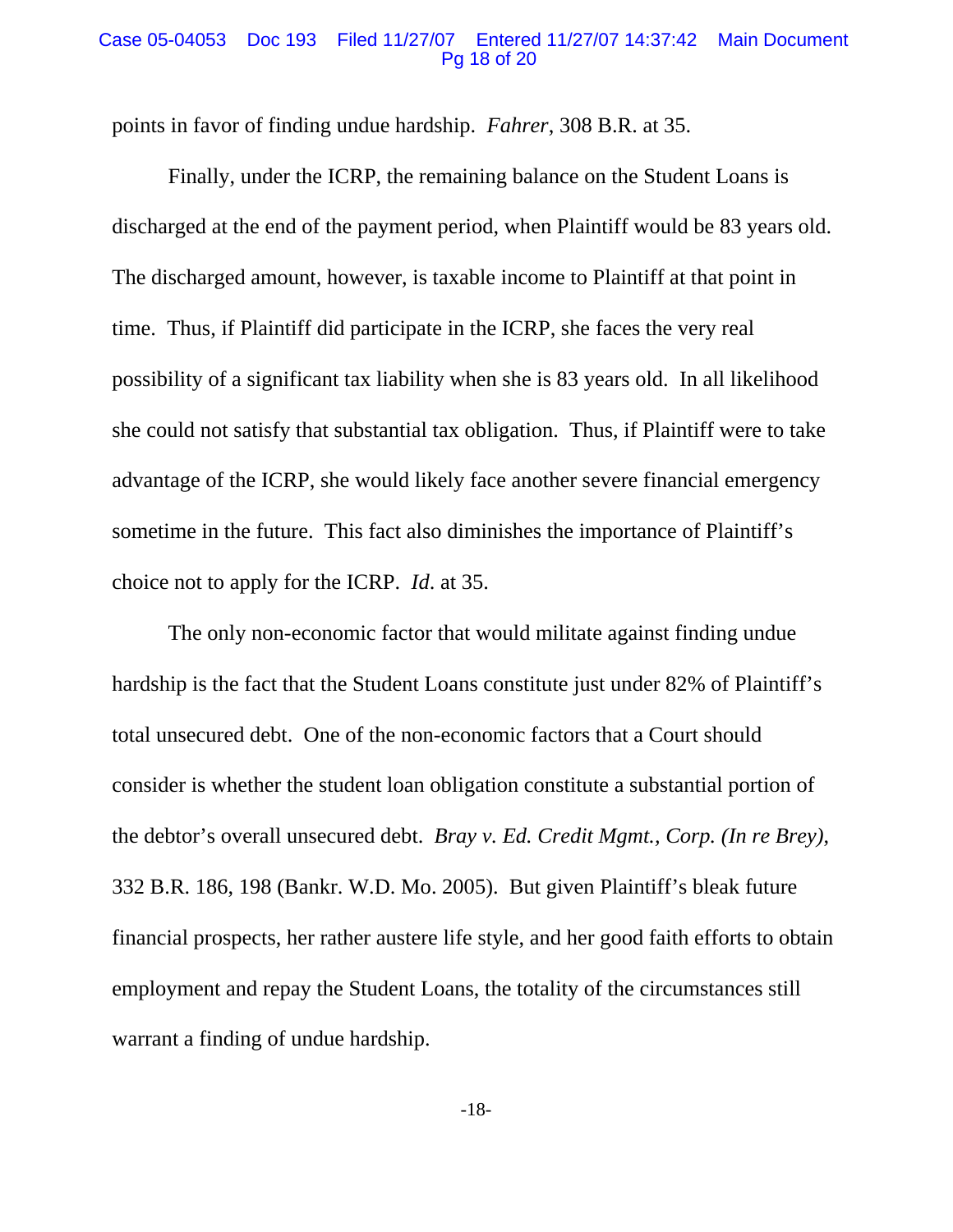## Case 05-04053 Doc 193 Filed 11/27/07 Entered 11/27/07 14:37:42 Main Document Pg 19 of 20

## **CONCLUSION**

As the trier of fact, the Court had the opportunity to observe Plaintiff's demeanor and listen to her testimony as she testified in this case. The Court is convinced her testimony is truthful and she is a credible witness.

The evidence adduced at trial establishes that Plaintiff's current employment and income prospects are quite bleak and those prospects will likely deteriorate in the future. Additionally, she established that her expenses are reasonable and necessary. Thus, Plaintiff demonstrated at trial that there is a high probability that she will not be able to both maintain a minimal standard of living and meet her obligation on the Student Loans given her reasonably reliable future income. Furthermore, the balance of the other non-economic factors present in this case justify a finding of undue hardship.

Given the totality of this evidentiary record, the Court finds that Plaintiff established by a preponderance of the evidence that excepting her obligations under the Student Loan would impose an undue hardship on her as provided in §523(a)(8). The Court finds, therefore, that the Student Loan obligations were included in Debtor's discharge under §727(a).